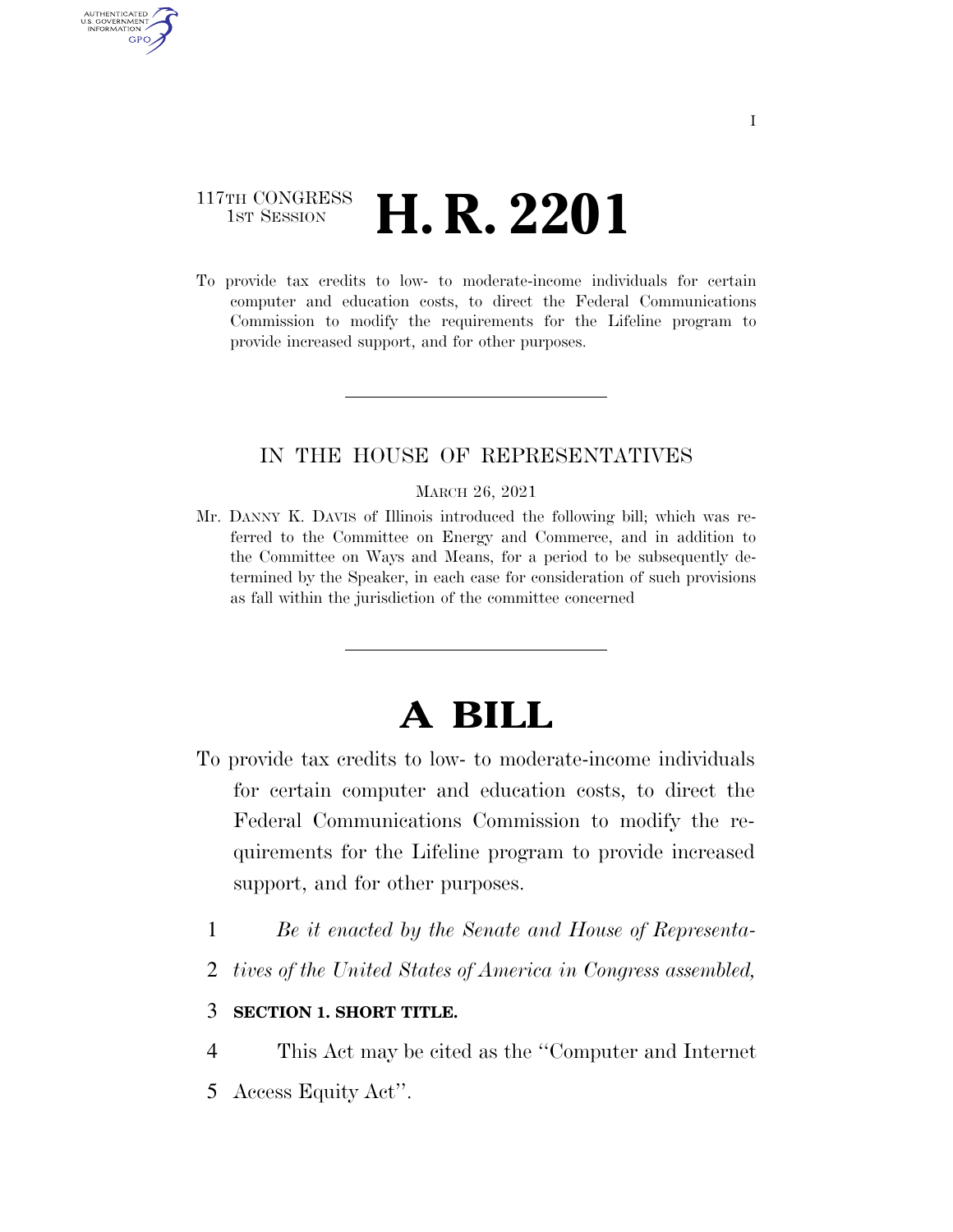#### **SEC. 2. PURPOSES.**

The purposes of this Act are—

 (1) to create a comprehensive initiative that will address the need for both computer equipment or devices and broadband/internet subscriptions to cre-ate equity in marginalized communities,

 (2) to address the problem of ensuring that low and moderate-income school-age children, youth, and college students have access to computer technology before, during and after the pandemic, which is both a national concern and an education and equity issue, and

 (3) to create a \$10,000 lifetime tax credit for computer costs for individuals (\$20,000 for joint re- turns) in low and moderate-income communities. Many individuals, especially students in elementary schools, are not familiar with completing homework in a computer environment. This legislation also pro- vides 501(c)3 and 501(c)4 organizations and accred- ited academic institutions with funding to provide training and technical support in the use of com-puters and associated technology.

#### **SEC. 3. FINDINGS.**

Congress finds the following:

•**HR 2201 IH** (1) A PEW Research Center study revealed that while 58 percent of 8th graders in the United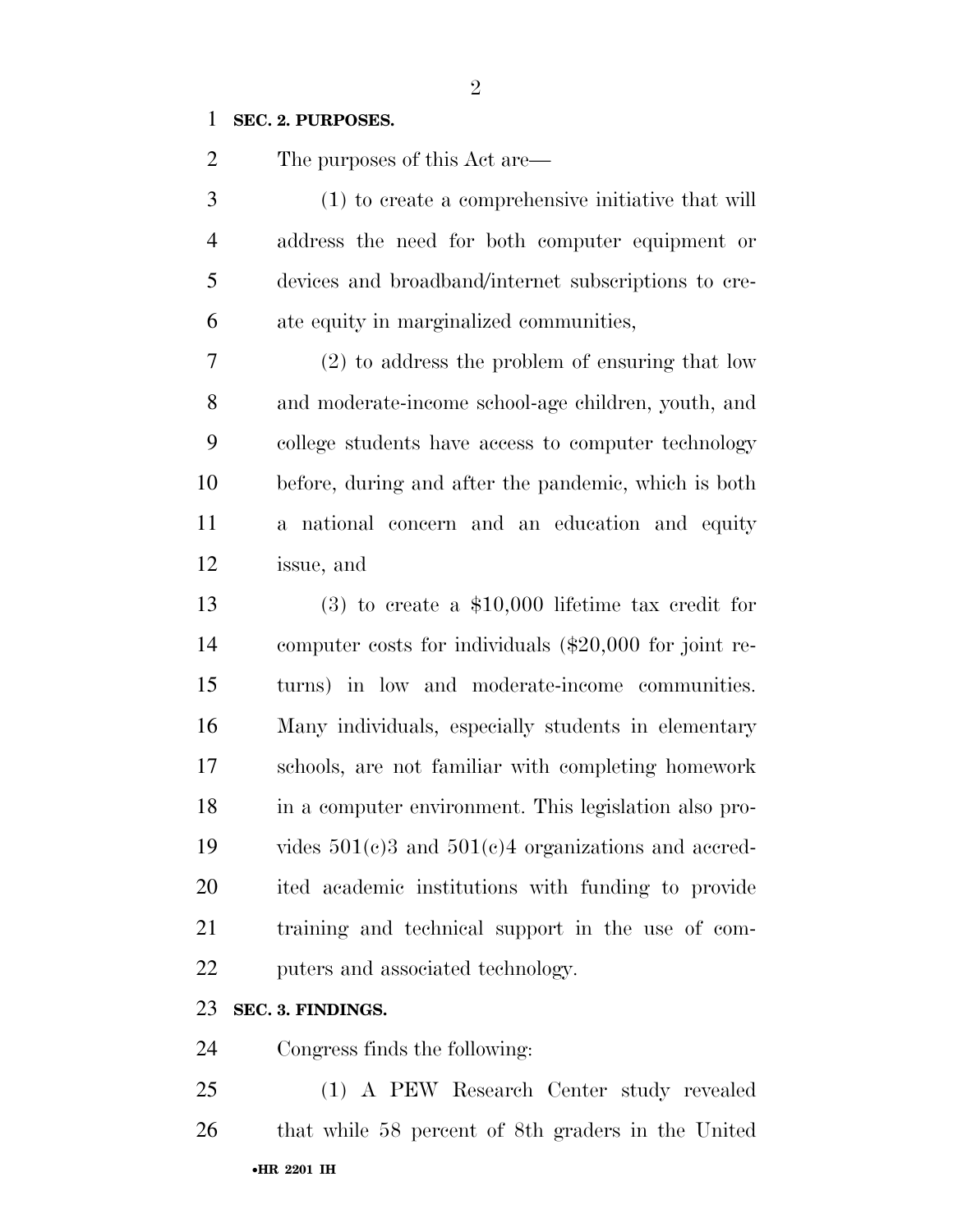States use a computer to complete homework, low and moderate-income and minority students use cellphones, public wi-fi, or are unable to do their homework. The Pew Research Center study noted that 35 percent of teens in the United States use a cell phone, and 12 percent use public wi-fi. Unfortu- nately, 17 percent of teens in the United States are unable to complete their homework at all, with 25 percent of Black students and students with a household income of less than \$30,000 leading the digital homework gap.

 (2) The Southern Education Foundation re- ported that 15 million to 16 million K–12 public school students are caught in the digital divide, in- cluding more rural states with 40 to 50 percent of students in Alabama, Arkansas, Oklahoma, and Mis- sissippi are seriously affected. Also, the SEF reports that Black, Latinx, and Native American students make up about 55 percent of disconnected students while representing about 40 percent of total stu-dents.

 (3) As of March 2020, the United States Food and Nutrition Services reported that approximately 37,000,000 people are receiving SNAP benefits. Of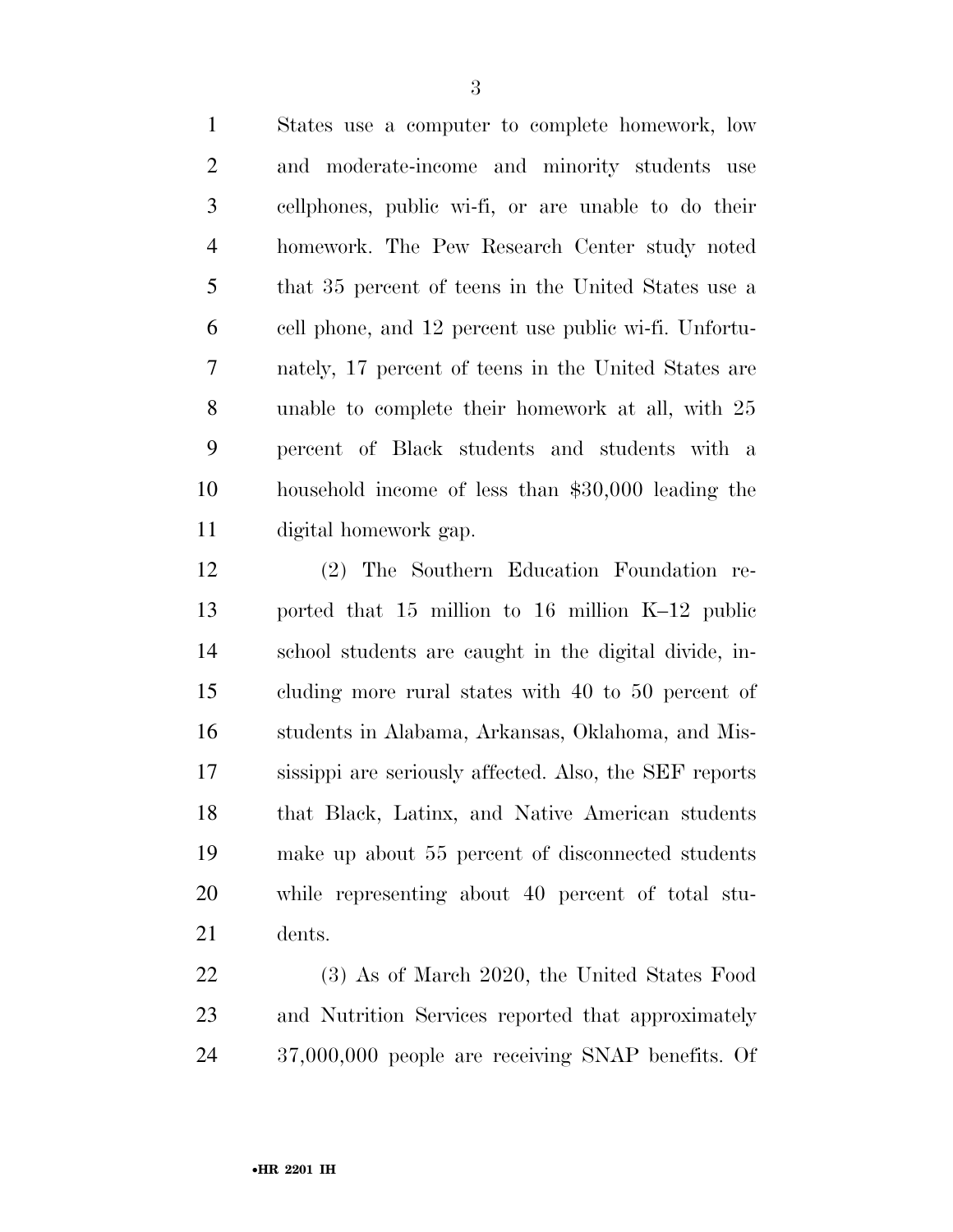| $\mathbf{1}$   | the 37,000,000 SNAP participants, 44 percent of         |
|----------------|---------------------------------------------------------|
| $\overline{2}$ | participants were under 18 years old and school age.    |
| 3              | (4) The United States Food and Nutrition                |
| $\overline{4}$ | Services also reports that $20,000,000$ young people    |
| 5              | receive free lunch in the nation's schools. Also, in    |
| 6              | the United States, $72,000,000$ people under 18 live    |
| 7              | in poverty. When linked to the PEW Research Cen-        |
| 8              | ter data, this data is an indicator of many millions    |
| 9              | of low and moderate-income individuals without          |
| 10             | computers and internet subscriptions during the         |
| 11             | coronavirus pandemic.                                   |
| 12             | (5) The Education Journal reported in 2018              |
| 13             | that 1.2 million children are falling behind at school  |
| 14             | because they do not have access to an internet con-     |
| 15             | nection at home.                                        |
| 16             | (6) Many experts agree two issues prevent the           |
| 17             | elimination of the digital poverty divide:              |
| 18             | (A) access to devices such as computers                 |
| 19             | and tablets; and                                        |
| 20             | (B) Internet access or internet subscrip-               |
| 21             | tions.                                                  |
| 22             | (7) Pew research provided evidence of the need          |
| 23             | for digital literacy, stating in a new analysis that 59 |
| 24             | percent of parents with lower incomes who had chil-     |
| 25             | dren in schools that were remote at the time said       |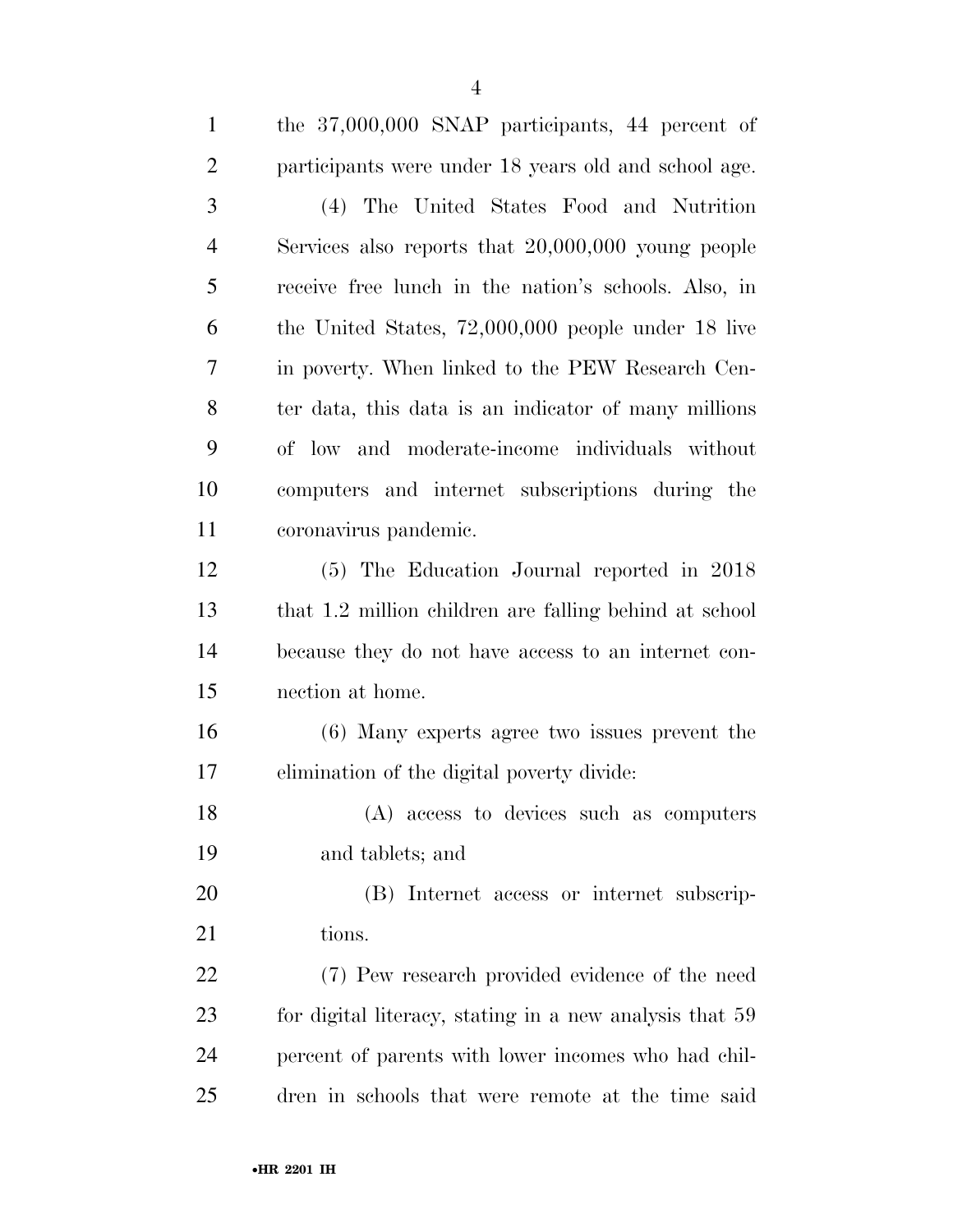| their children would likely face at least one of three |
|--------------------------------------------------------|
| digital obstacles.                                     |

#### **SEC. 4. INCREASED LIFELINE SUPPORT.**

(a) DEFINITIONS.—In this section:

 (1) COMMISSION.—The term ''Commission'' means the Federal Communications Commission.

 (2) TERMS DEFINED IN REGULATIONS.—The terms defined in section 54.400 of title 47, Code of Federal Regulations (or any successor regulation), have the meanings given those terms in that section. (b) REGULATIONS.—Not later than 14 days after the date of enactment of this Act, the Commission shall pro- mulgate regulations to modify the requirements for the Lifeline program set forth in subpart E of part 54 of title 47, Code of Federal Regulations (as in effect on the date of enactment of this Act) to provide for the following:

 (1) The amount of Lifeline support that a pro- vider of Lifeline service may receive for providing such service to each qualifying low-income consumer shall be increased by the lesser of—

(A) \$83.33 per month; or

 (B) the amount needed to make the amount of Lifeline support received by the pro- vider equal to the cost of providing such service, except that such cost may not exceed the cost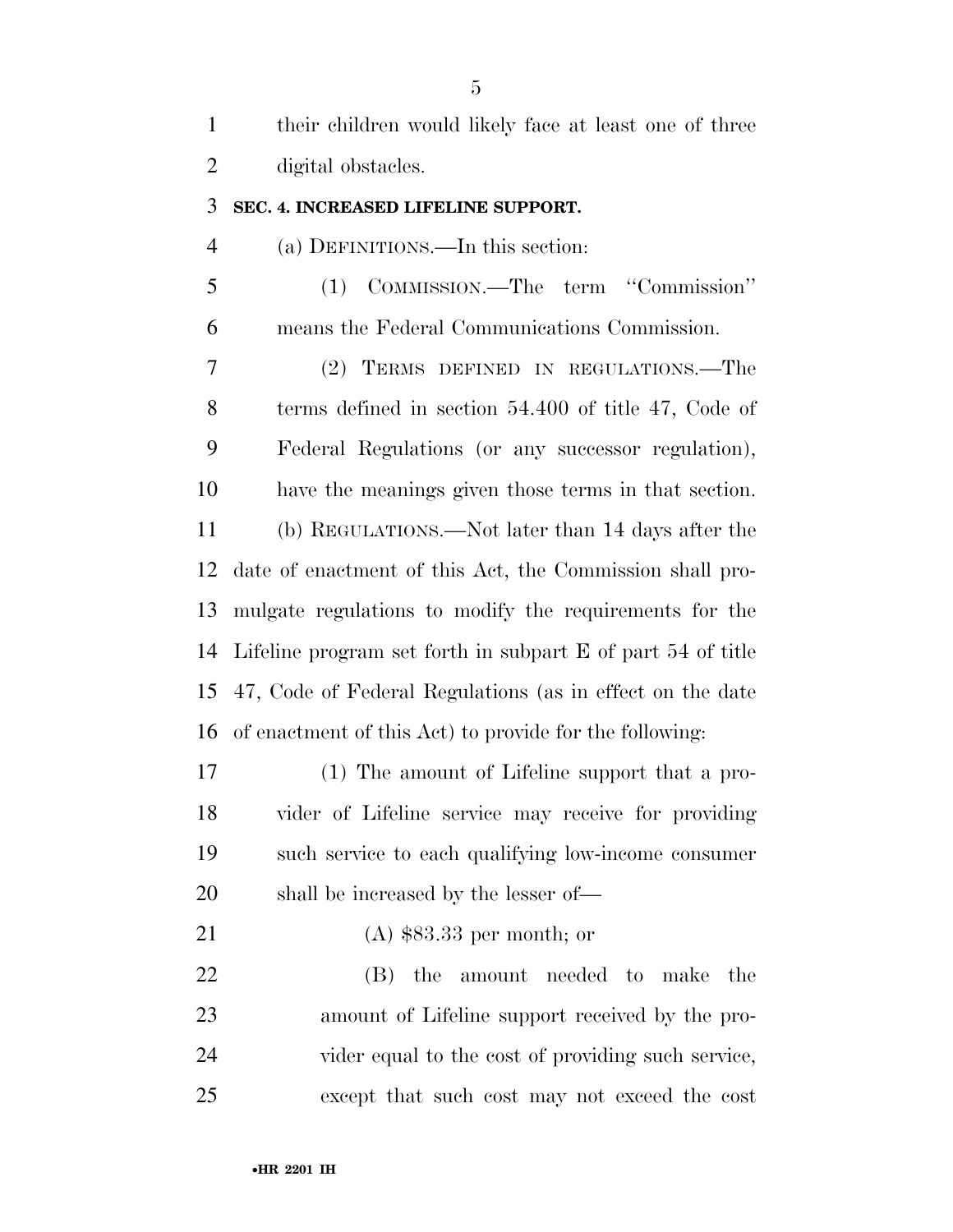to the provider of providing an equivalent level of voice telephony service or broadband internet access service (as applicable) to a consumer who does not receive Lifeline service.

 (2) The percentage of the Federal Poverty 6 Guidelines (as specified in section  $54.409(a)(1)$  of title 47, Code of Federal Regulations) at or below which a consumer's household income must be in order for the consumer to constitute a qualifying low-income consumer on the basis of income shall be increased to 435 percent.

 (3) A provider of broadband internet access service shall not be required to be designated as an eligible telecommunications carrier under section 214(e) of the Communications Act of 1934 (47 U.S.C. 214(e)) in order to receive Lifeline support for providing such service to a qualifying low-income consumer.

 (c) DURATION.—The modifications made by the reg- ulations promulgated under subsection (b) shall cease to have any force or effect on the date that is 12 years after the date on which the regulations are promulgated.

23 (d) CONSUMER PROTECTIONS.—

 (1) IN GENERAL.—A provider of broadband internet access service that receives Lifeline support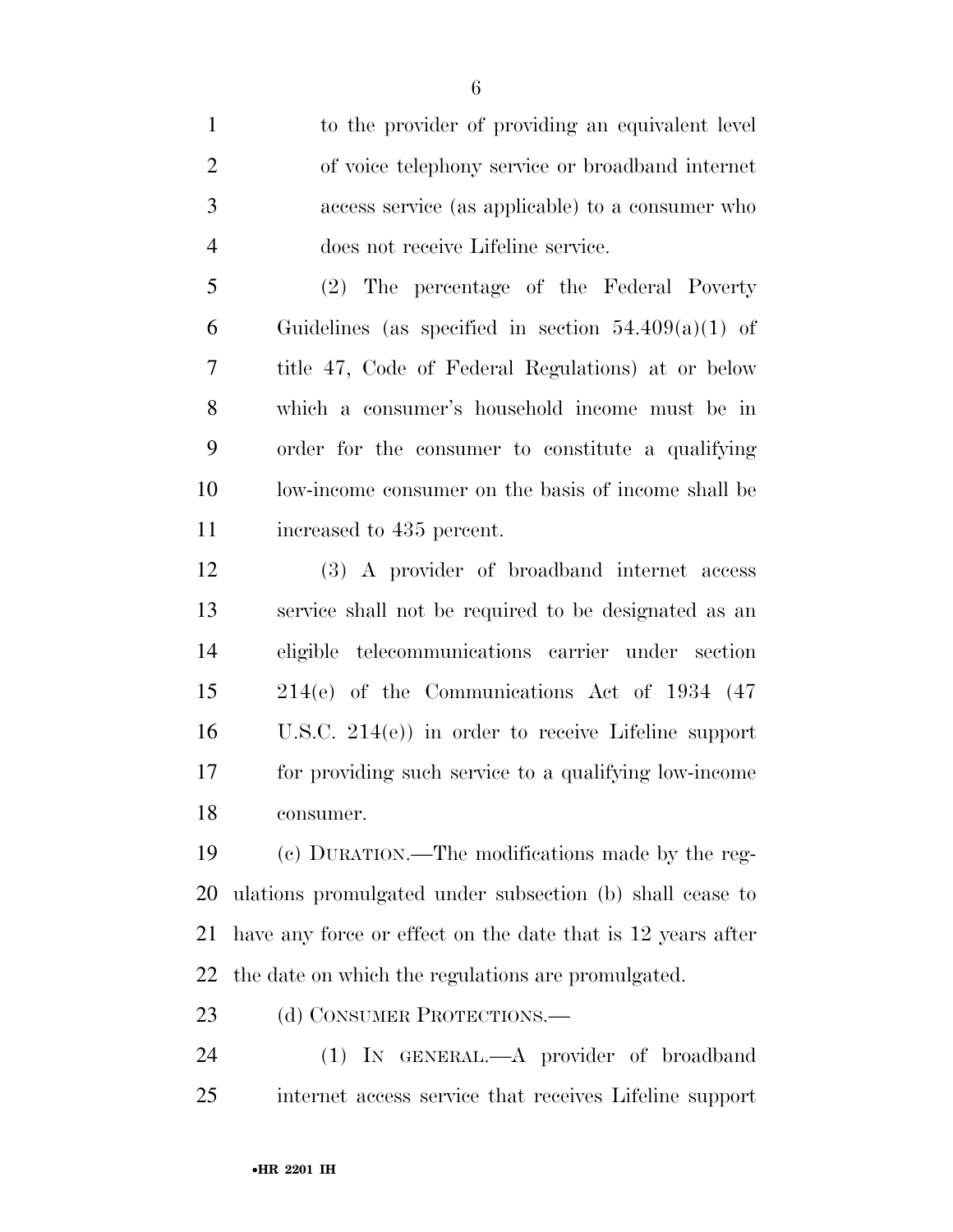for providing such service to a qualified low-income consumer—

 (A) shall provide such service to the con- sumer at a minimum speed of 25 megabits per second for downloads and 3 megabits per sec- ond for uploads, which minimum speed shall be reevaluated and, if appropriate, increased by 8 the Commission not less frequently than once every 3 years;

 (B) shall provide a level of customer serv- ice to the consumer that is comparable to the customer service that the provider provides to consumers of broadband internet access service who do not receive Lifeline service;

 (C) shall offer such service to each quali- fied low-income consumer in the designated service area of the provider; and

 (D)(i) shall advertise the availability of such service and the charges therefore using media of general distribution throughout the designated service area of the provider to in- crease awareness among consumers (including non-English speaking consumers) that they may be eligible for such service; and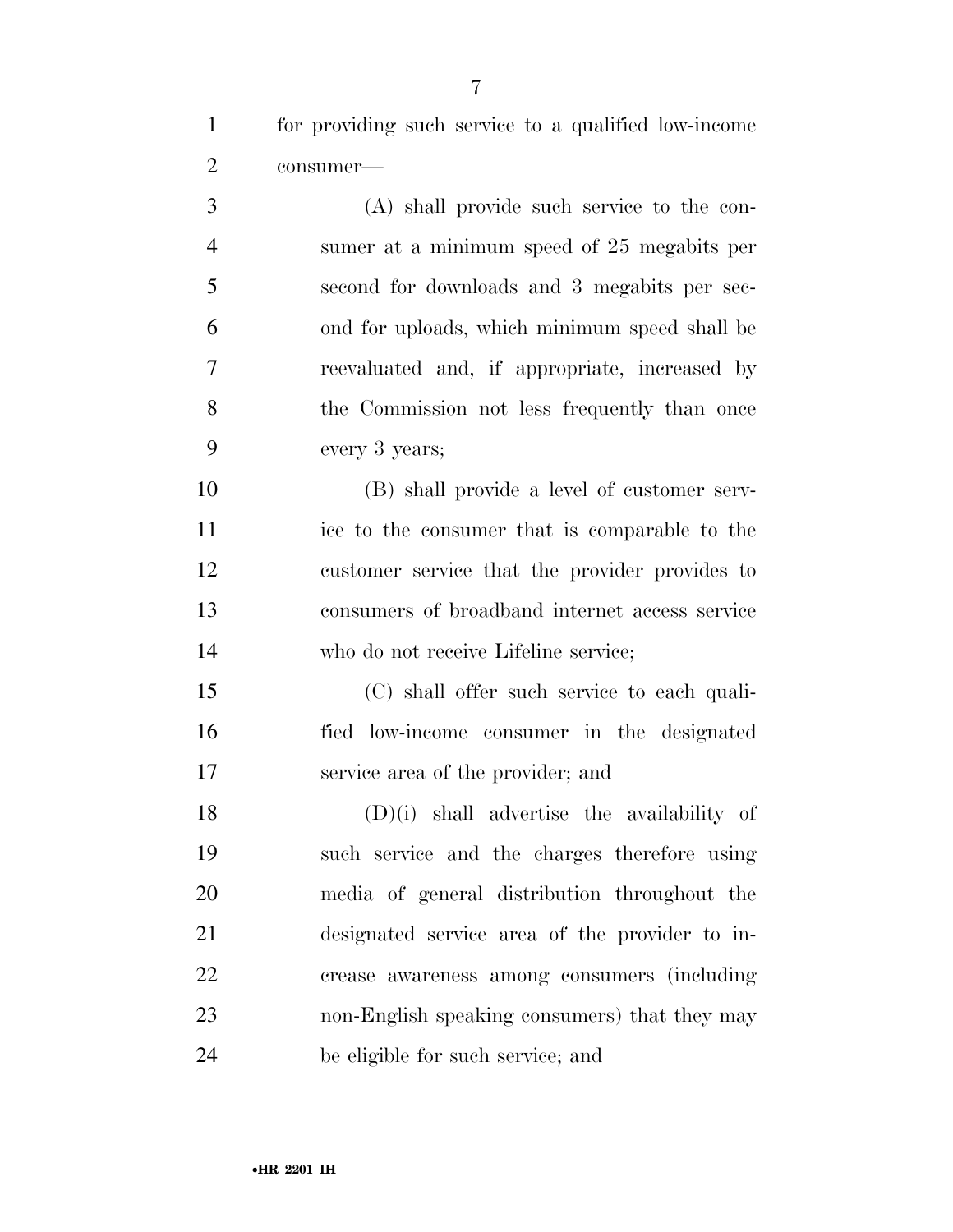| $\mathbf{1}$   | (ii) may partner with State agencies re-                 |
|----------------|----------------------------------------------------------|
| $\overline{2}$ | sponsible for the provision of social assistance         |
| 3              | and service programs in conducting advertising           |
| $\overline{4}$ | under clause (i).                                        |
| 5              | (2) DESIGNATED SERVICE AREA.—A State com-                |
| 6              | mission or the Commission, as applicable, shall es-      |
| 7              | tablish a designated service area for a provider of      |
| 8              | broadband internet access service described in para-     |
| 9              | graph (1) for purposes of that paragraph in the          |
| 10             | same manner as the State commission or Commis-           |
| 11             | sion establishes a designated service area for a com-    |
| 12             | mon carrier under paragraph $(5)$ or $(6)$ , as applica- |
|                |                                                          |
| 13             | ble, of section $214(e)$ of the Communications Act of    |
| 14             | 1934 (47 U.S.C. 214(e)).                                 |
| 15             | SEC. 5. INTERNET EDUCATION AND TRAINING GRANT PRO-       |
| 16             | GRAM.                                                    |
| 17             | (a) DEFINITIONS.—In this section:                        |
| 18             | (1) COMMISSION.—The term "Commission"                    |
| 19             | means the Federal Communications Commission.             |
| 20             | (2) COMMUNITY-BASED ORGANIZATION.—The                    |
| 21             | term "community-based organization" has<br>the           |
| 22             | meaning given the term in section 3 of the Work-         |
| 23             | force Innovation and Opportunity Act (29 U.S.C.          |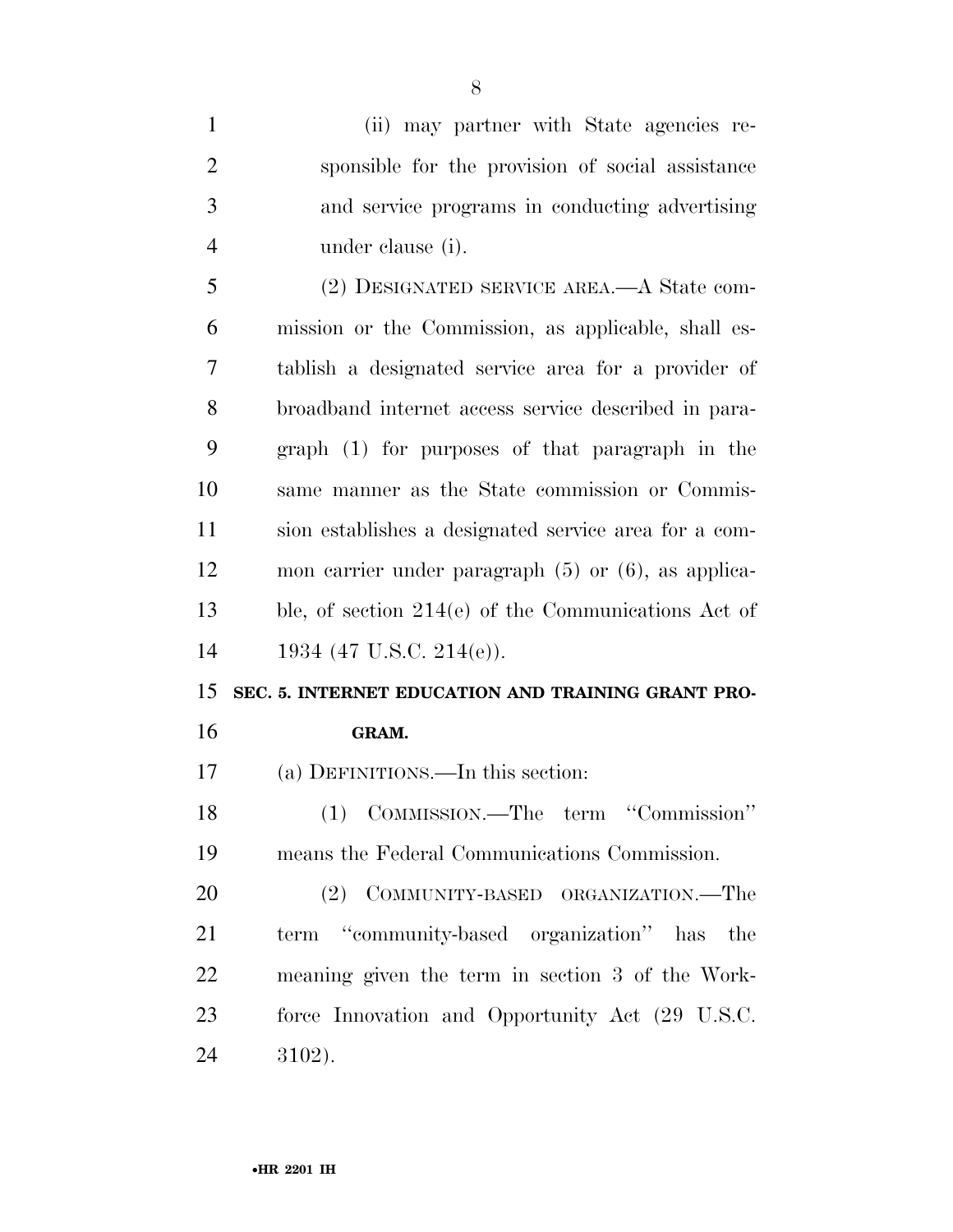| $\mathbf{1}$   | (3) DIGITAL LITERACY.—The term "digital lit-               |
|----------------|------------------------------------------------------------|
| $\overline{2}$ | eracy" means the skills associated with using tech-        |
| 3              | nology.                                                    |
| $\overline{4}$ | (4) ELIGIBLE ENTITY.—The term "eligible enti-              |
| 5              | $ty''$ means—                                              |
| 6              | $(A)$ a nonprofit organization;                            |
| 7              | (B) a not-for-profit social welfare organiza-              |
| 8              | tion; or                                                   |
| 9              | (C) a community-based organization.                        |
| 10             | (5)<br>FEDERAL POVERTY GUIDELINES.—The                     |
| 11             | term "Federal Poverty Guidelines" means the Fed-           |
| 12             | eral Poverty Guidelines used for purposes of section       |
| 13             | $54.409(a)(1)$ of title 47, Code of Federal Regula-        |
| 14             | tions (or any successor regulation).                       |
| 15             | (6) HOUSEHOLD.—The term "household" has                    |
| 16             | the meaning given the term in section 54.400 of title      |
| 17             | 47, Code of Federal Regulations (or any successor          |
| 18             | regulation).                                               |
| 19             | INCOME.—The term "income" has the<br>(7)                   |
| 20             | meaning given the term in section $54.400$ of title $47$ , |
| 21             | Code of Federal Regulations (or any successor regu-        |
| 22             | lation).                                                   |
| 23             | NONPROFIT ORGANIZATION.—The<br>(8)<br>term                 |
| 24             | "nonprofit organization" means an organization de-         |
| 25             | scribed in section $501(c)(3)$ of the Internal Revenue     |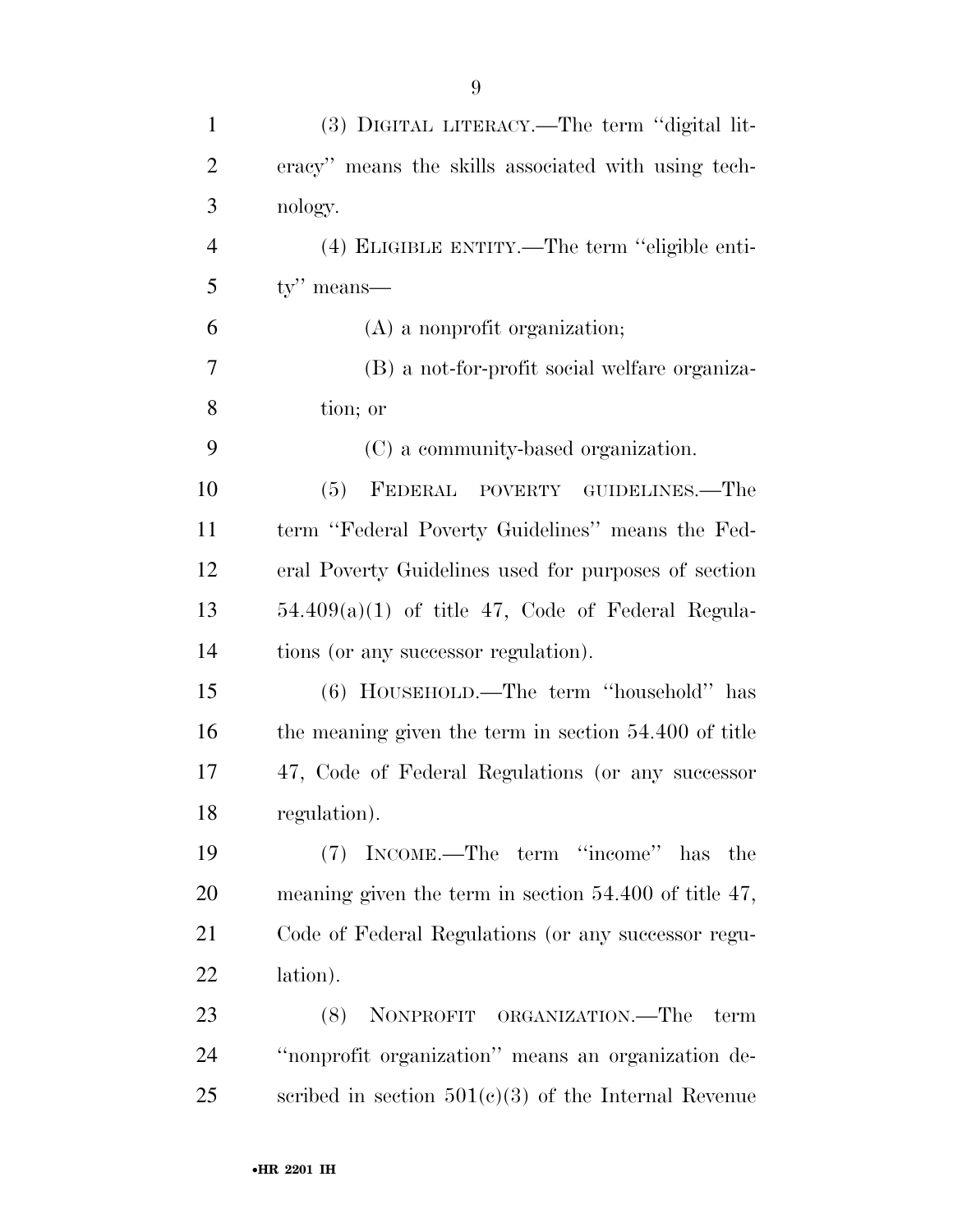Code of 1986 and exempt from tax under section  $2 \qquad 501(a)$  of such Code.

 (9) NOT-FOR-PROFIT SOCIAL WELFARE ORGANI- ZATION.—The term ''not-for-profit social welfare or- ganization'' means an organization described in sec-6 tion  $501(e)(4)$  of the Internal Revenue Code of 1986 and exempt from tax under section 501(a) of such Code.

 (b) GRANTS AUTHORIZED.—Not later than 100 days after the date of enactment of this Act, the Commission shall establish a program to make grants on a competitive basis to eligible entities to develop and carry out an inter-net safety education or training program.

 (c) APPLICATIONS.—An eligible entity that wishes to receive a grant under this section shall submit to the Com- mission an application at such time, in such manner, and containing such information as the Commission may re-quire.

 (d) USE OF FUNDS.—An eligible entity that receives a grant under this section shall use grant funds to—

 (1) develop a program to provide internet edu- cation and training, which may address cyberbully- ing, online privacy, cybersecurity, and digital lit-eracy, to individuals living in households with an in-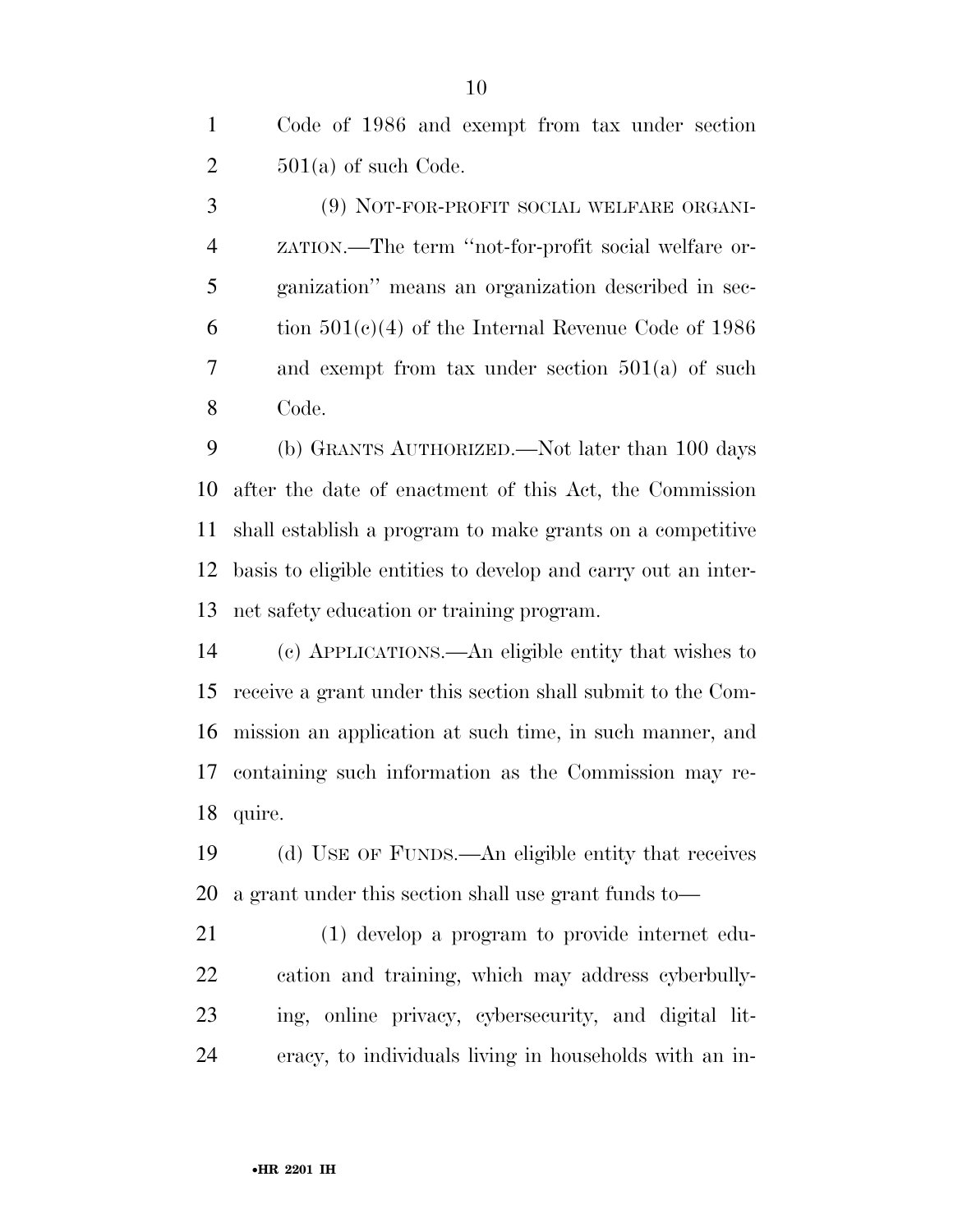| $\mathbf{1}$   | come at or below 435 percent of the Federal Poverty    |
|----------------|--------------------------------------------------------|
| $\overline{2}$ | Guidelines for households of the applicable size; and  |
| 3              | (2) provide such education or training to such         |
| 4              | individuals through such program.                      |
| 5              | (e) REPORTS.—                                          |
| 6              | (1) REPORTS TO COMMISSION.—Not later than              |
| 7              | 3 years after the date on which an eligible entity re- |
| 8              | ceives a grant under this section, the eligible entity |
| 9              | shall publish and submit to the Commission a report    |
| 10             | $that$ —                                               |
| 11             | (A) describes the use of the grant by the              |
| 12             | eligible entity, including the number of individ-      |
| 13             | uals served by the eligible entity using grant         |
| 14             | funds;                                                 |
| 15             | (B) describes the progress of the eligible             |
| 16             | entity toward fulfilling the objectives for which      |
| 17             | the grant was awarded; and                             |
| 18             | (C) includes any additional information re-            |
| 19             | quired by the Commission.                              |
| 20             | (2) REPORT TO CONGRESS.—Not later than 5               |
| 21             | years after the date of enactment of this Act, the     |
| 22             | Commission shall publish and submit to Congress a      |
| 23             | report that—                                           |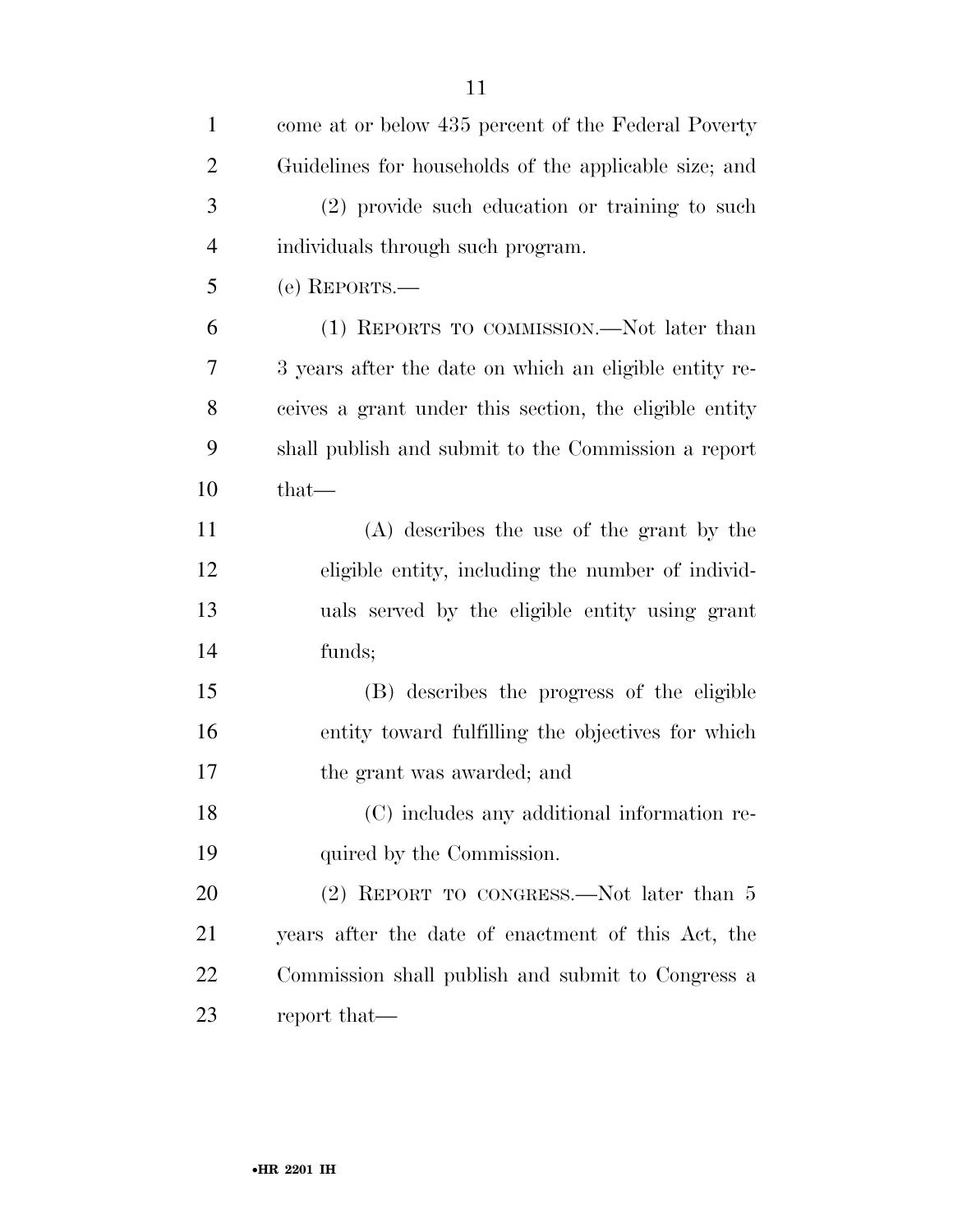(A) summarizes the data from the reports that the Commission has received under para- $3 \quad \text{graph } (1);$  and (B) assesses the effectiveness and cost-ef- fectiveness of the grant program established under this section. (f) AUTHORIZATION OF APPROPRIATIONS.—There are authorized to be appropriated such sums as may be necessary to carry out this section. **SEC. 6. CREDIT FOR COMPUTER COSTS.**  (a) IN GENERAL.—Subpart C of part IV of sub- chapter A of chapter 1 of the Internal Revenue Code of 1986 is amended by inserting after section 36B the fol- lowing new section: **''SEC. 36C. CREDIT FOR COMPUTER COSTS.**  ''(a) IN GENERAL.—In the case of an eligible indi- vidual, there shall be allowed as a credit against the tax imposed by this subtitle for the taxable year an amount equal the lesser of—  $\frac{1}{20}$  (1) the amount of qualified computer costs paid or incurred by the taxpayer during such taxable year, 23 ''(2)  $\text{$}2,000$  (\$4,000 in the case of a joint re-turn), or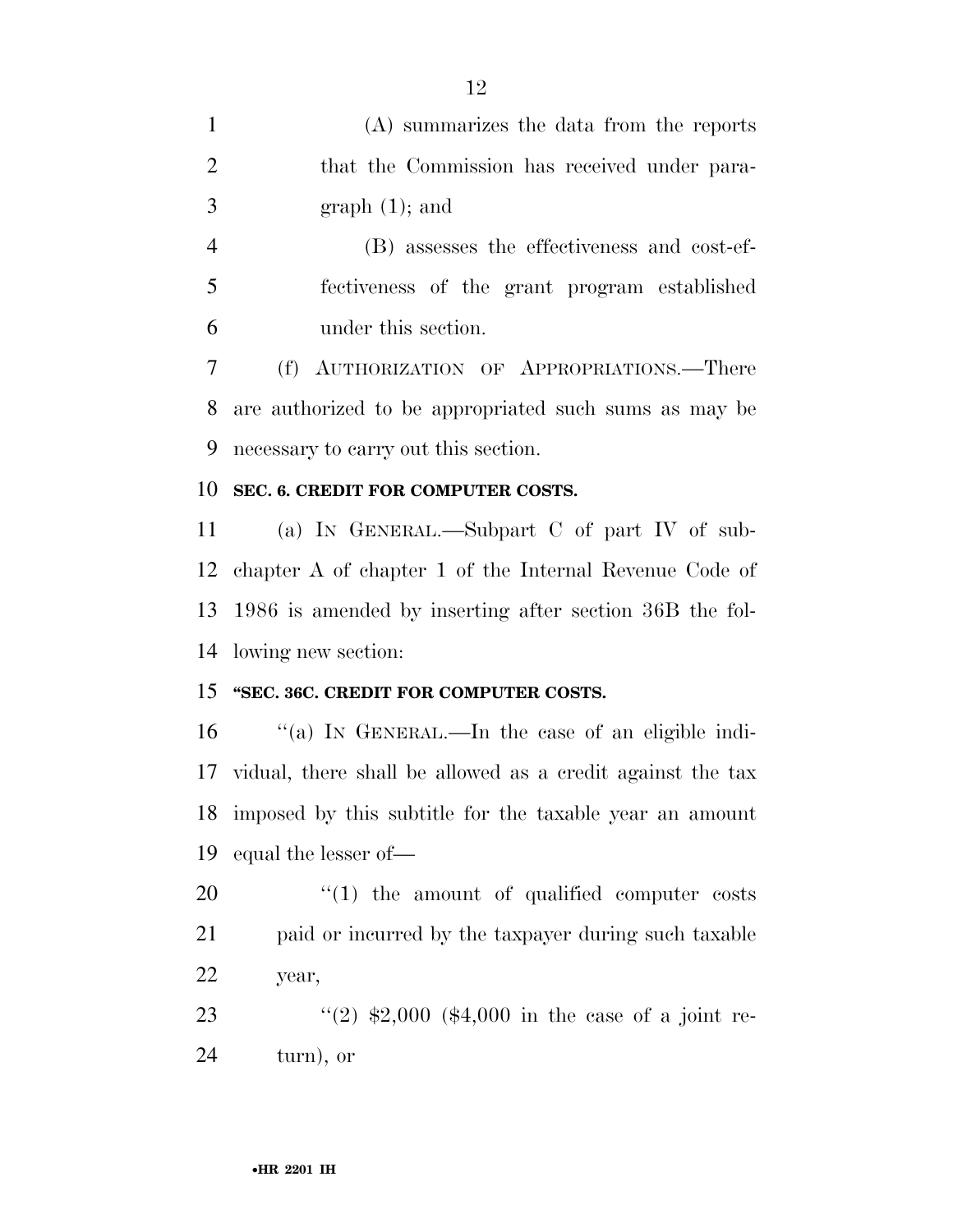$\frac{4}{3}$  an amount equal to \$10,000 (\$20,000 in the case of a joint return) minus the sum of any credits allowed to the taxpayer under this section for any preceding taxable year.

 ''(b) QUALIFIED COMPUTER COSTS.—For purposes of this section, the term 'qualified computer costs' means amounts paid or incurred for computers, printers, and other education-related technology.

9 "(c) LIMITATION BASED ON ADJUSTED GROSS IN- COME.—With respect to any taxable year, the \$2,000 amount (or, in the case of a joint return, \$4,000 amount) 12 in subsection  $(a)(2)$  shall be reduced by an amount equal to 5 percent of so much of the taxpayer's adjusted gross income for such taxable year as exceeds—

15  $\frac{15}{15}$   $\frac{15}{1000}$  in the case of a joint return,

16  $(2)$  \$54,000 in the case of a head of house-hold, and

18  $\frac{16}{3}$   $\frac{$36,000}{10}$  in the case of a taxpayer not de-scribed in paragraph (1) or (2).

 ''(d) ELIGIBLE INDIVIDUAL.—The term 'eligible indi-vidual' means any individual other than—

''(1) any nonresident alien individual,

23  $\frac{1}{2}$  (2) any individual with respect to whom a de- duction under section 151 is allowable to another taxpayer for a taxable year beginning in the cal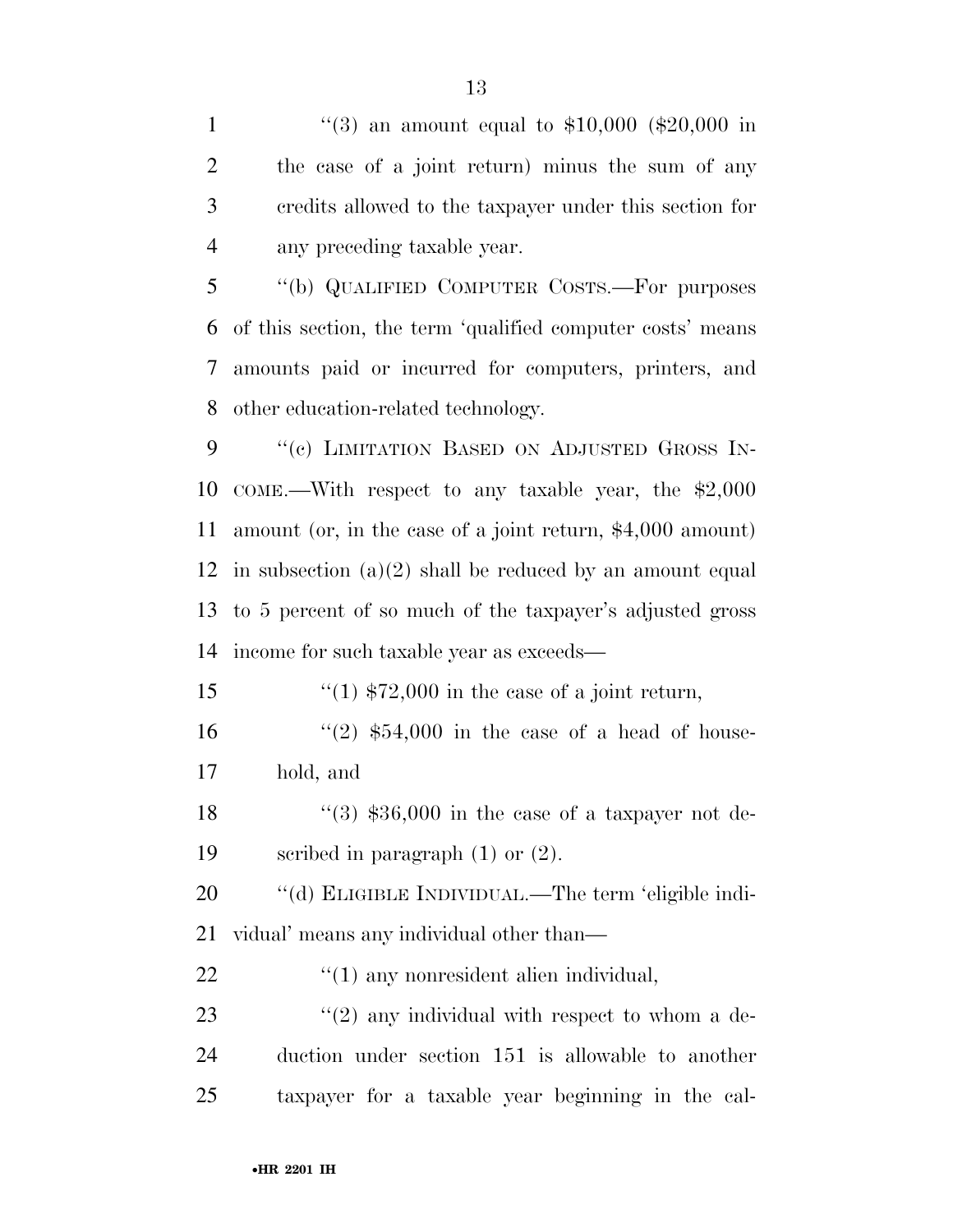''(3) an estate or trust.

 ''(e) APPLICATION OF SECTION.—This section shall only apply to qualified computer costs incurred by the tax- payer after December 31, 2020, and before January 1, 2033.''.

8 (b) ADVANCE PAYMENT OF CREDIT.—

 (1) IN GENERAL.—Chapter 77 of the Internal Revenue Code of 1986, as amended by section 9611(b) of the American Rescue Plan Act of 2021 (Public Law 117-2), is amended by inserting after section 7527A the following new section:

14 "SEC. 7527B. ADVANCE PAYMENT OF CREDIT FOR COM-**PUTER COSTS.** 

 ''(a) IN GENERAL.—As soon as practicable after the date of the enactment of this section, the Secretary shall establish a program for making advance payments of the credit allowed under section 36C (determined without re- gard to subsection (e) of such section), on such basis as the Secretary determines to be administratively feasible, to taxpayers determined to be eligible for advance payment of such credit.

24 "(b) LIMITATION.—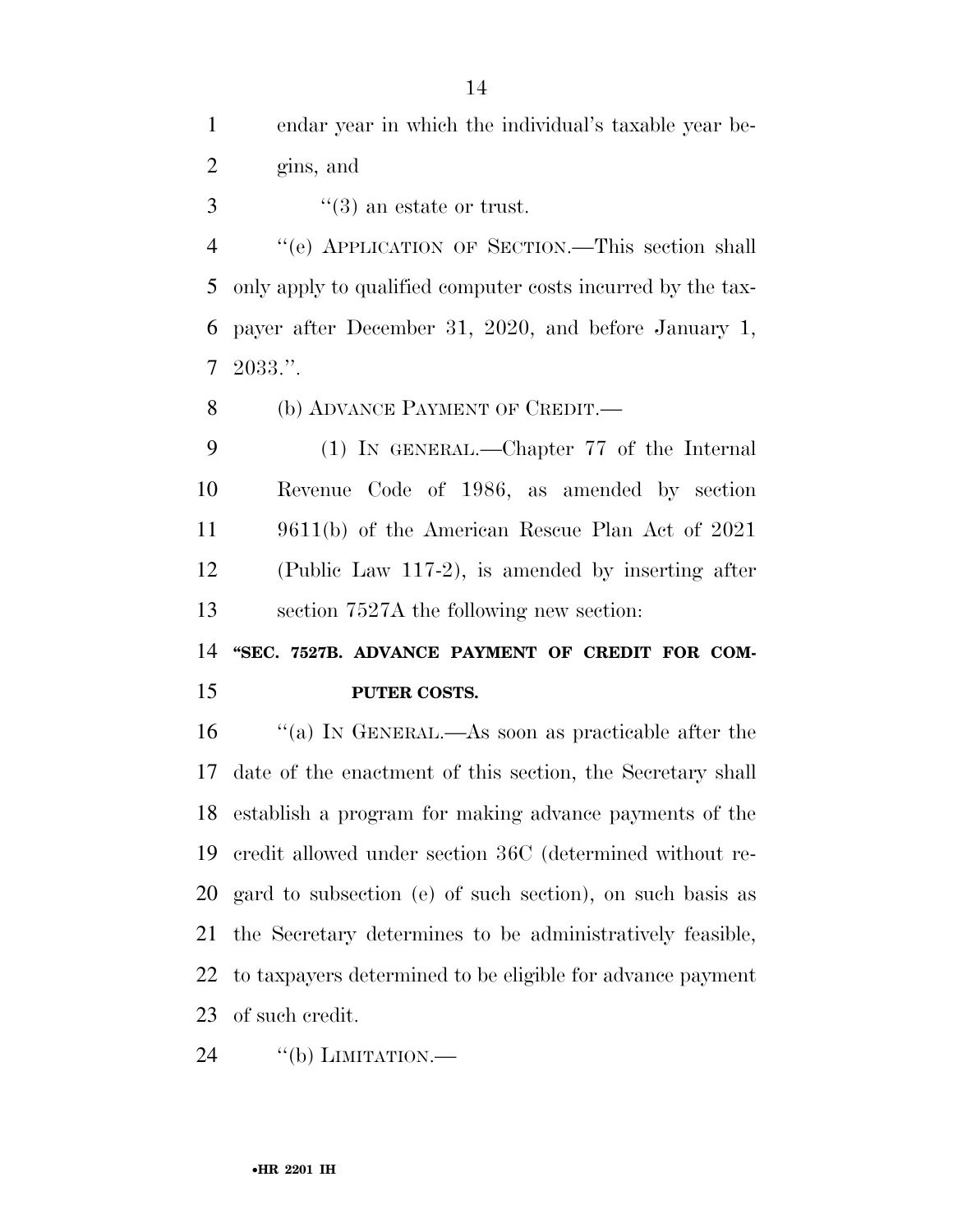1 "(1) IN GENERAL.—The Secretary may make payments under subsection (a) only to the extent that the total amount of such payments made to any taxpayer during the taxable year does not exceed the amount of the credit determined under subsection (a) of section 36C, as determined based on applica- tion of subsection (c) of such section using the ad- justed gross income of the taxpayer for the most re- cent taxable year for which a return has been filed during any of the preceding 3 taxable years.  $\frac{1}{2}$  NON-FILERS.—In the case of any taxpayer who has not filed a return during the period de- scribed in paragraph (1), such paragraph shall be applied without regard to subsection (c) of section 36C.''. 16 (2) RECONCILIATION OF CREDIT AND ADVANCE CREDIT.—Section 36C of such Code, as added by subsection (a), is amended— (A) by redesignating subsection (e) as sub- section (f); and (B) by inserting after subsection (d) the following new subsection: ''(e) RECONCILIATION OF CREDIT AND ADVANCE CREDIT.—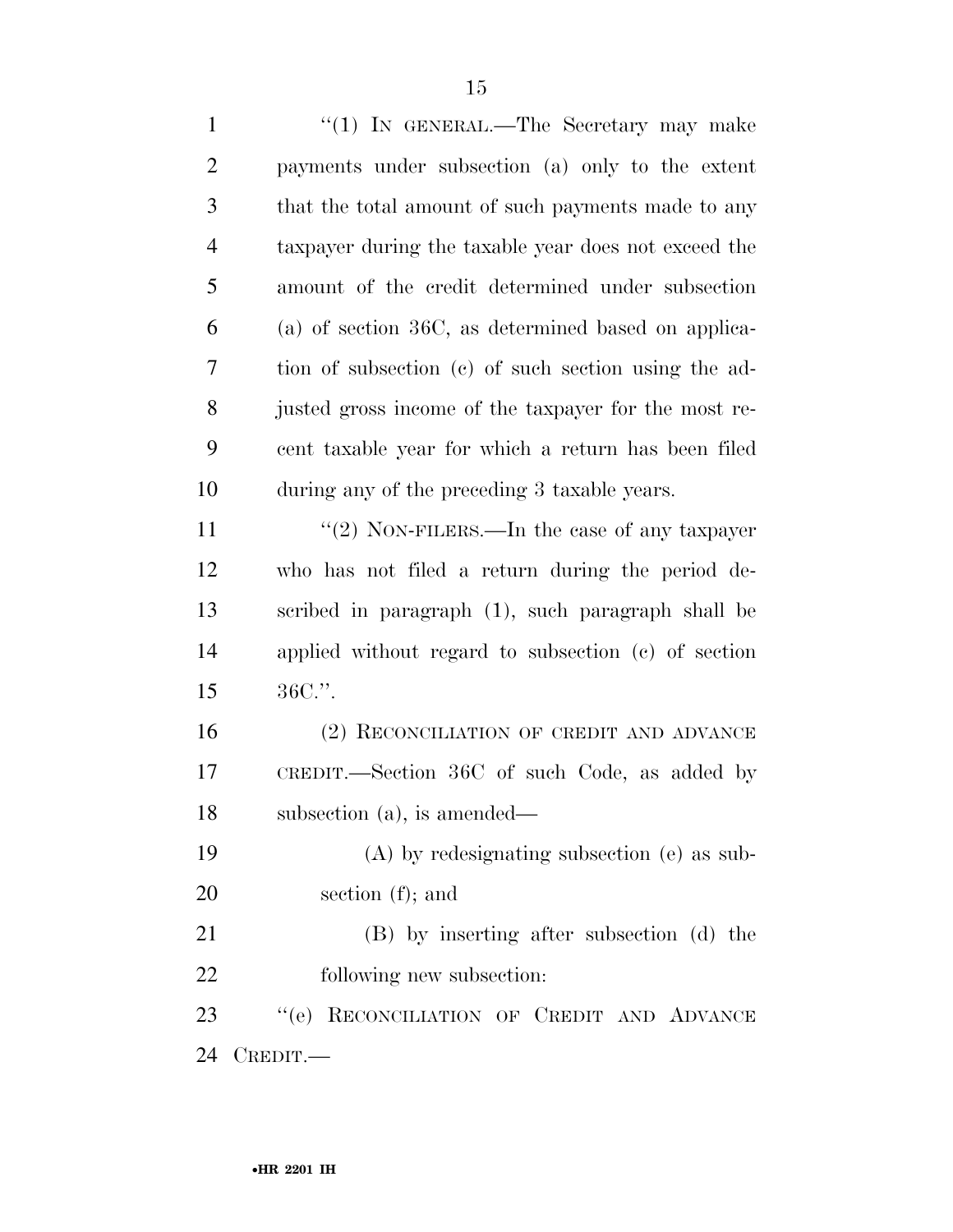- 1 "(1) IN GENERAL.—The amount of the credit allowed under this section for any taxable year shall be reduced (but not below zero) by the aggregate amount of any advance payments of such credit under section 7527B for such taxable year.  $(2)$  EXCESS ADVANCE PAYMENTS.— 7 "'(A) In GENERAL.—If the aggregate amount of advance payments under section 7527B for the taxable year exceeds the amount of the credit allowed under this section for such taxable year (determined without regard to paragraph (1)), the tax imposed by this chapter for such taxable year shall be increased by the
- amount of such excess.

15 "(B) RETURN REQUIREMENT.—If the tax imposed by this chapter for the taxable year is increased under this paragraph, the taxpayer shall, notwithstanding section 6012, be required to file a return with respect to the taxes im-20 posed under this subtitle.".

21 (c) CONFORMING AMENDMENTS.

22 (1) Section  $6211(b)(4)(A)$  of the Internal Rev-enue Code of 1986 is amended—

24 (A) by inserting " $36C$ ," after " $36B$ ,", and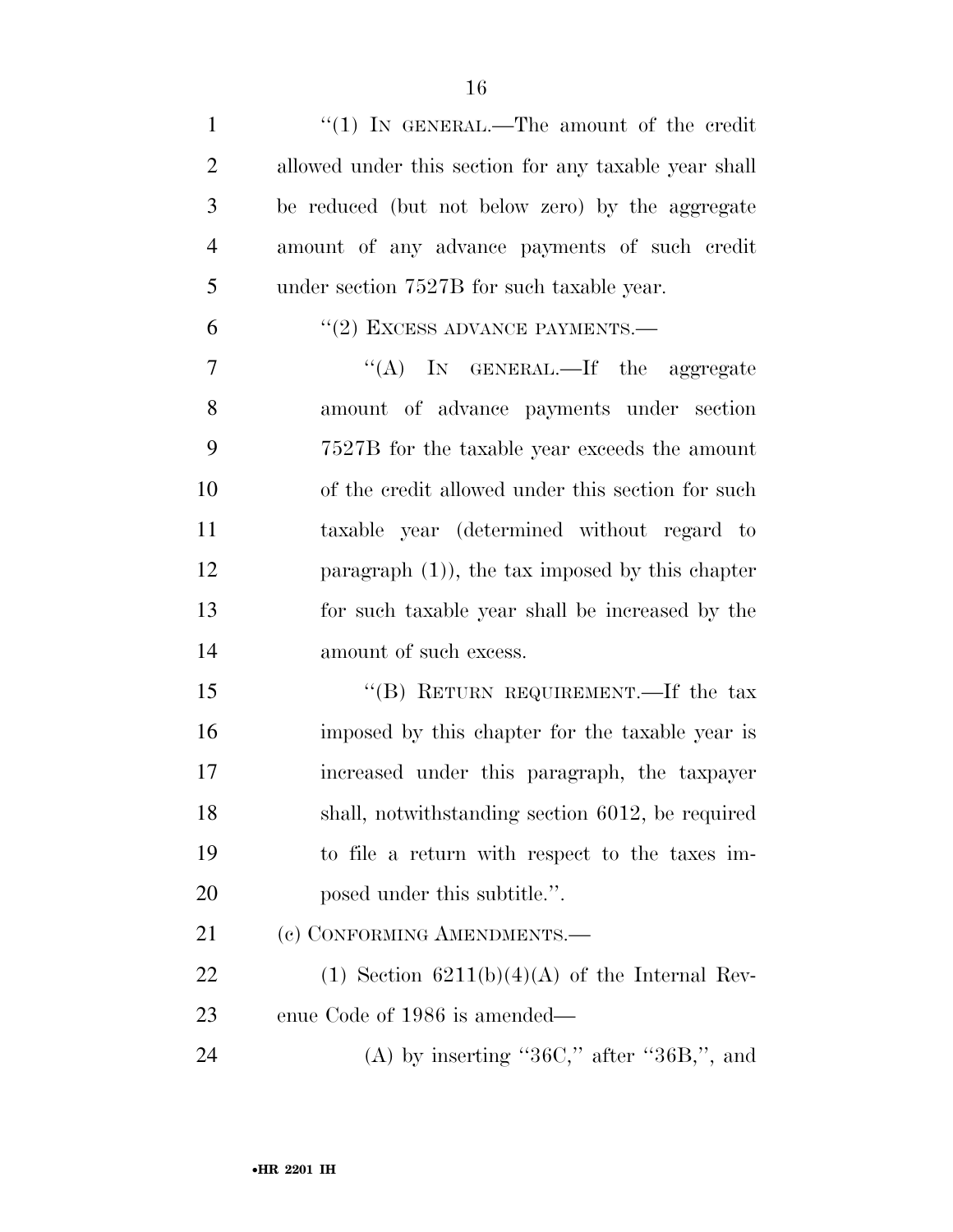| $\mathbf{1}$   | $(B)$ by striking "and $7527A$ " and inserting               |
|----------------|--------------------------------------------------------------|
| $\overline{2}$ | "7527A, and 7527B".                                          |
| 3              | $(2)$ Paragraph $(2)$ of section 1324(b) of title            |
| $\overline{4}$ | 31, United States Code, is amended—                          |
| 5              | (A) by inserting " $36C$ ," after " $36B$ ,", and            |
| 6              | $(B)$ by striking "or $7527A$ " and inserting                |
| 7              | "7527A, or 7527B".                                           |
| 8              | $(3)$ The table of sections for subpart C of part            |
| 9              | IV of subchapter A of chapter 1 of the Internal Rev-         |
| 10             | enue Code of 1986 is amended by inserting after the          |
| 11             | item relating to section 36B the following new item:         |
|                | "Sec. 36C. Credit for Computer Costs.".                      |
| 12             | $(4)$ The table of sections for chapter 77 of such           |
| 13             | Code is amended by inserting after the item relating         |
| 14             | to section 7527A the following new item:                     |
|                | "Sec. 7527B. Advance payment of credit for computer costs.". |
| 15             | (d) PUBLIC AWARENESS CAMPAIGN.—The Secretary                 |
| 16             | of the Treasury (or the Secretary's delegate) shall conduct  |
| 17             | a public awareness campaign, in coordination with the        |
| 18             | Commissioner of Social Security, the Secretary of Vet-       |
| 19             | erans Affairs, and the heads of other relevant Federal and   |
| 20             | State agencies, to provide information to the public (in-    |
| 21             | cluding non-English speaking populations) regarding the      |
| 22             | availability of the credit allowed under section 36C of the  |
| 23             | Internal Revenue Code of 1986 and advance payment of         |